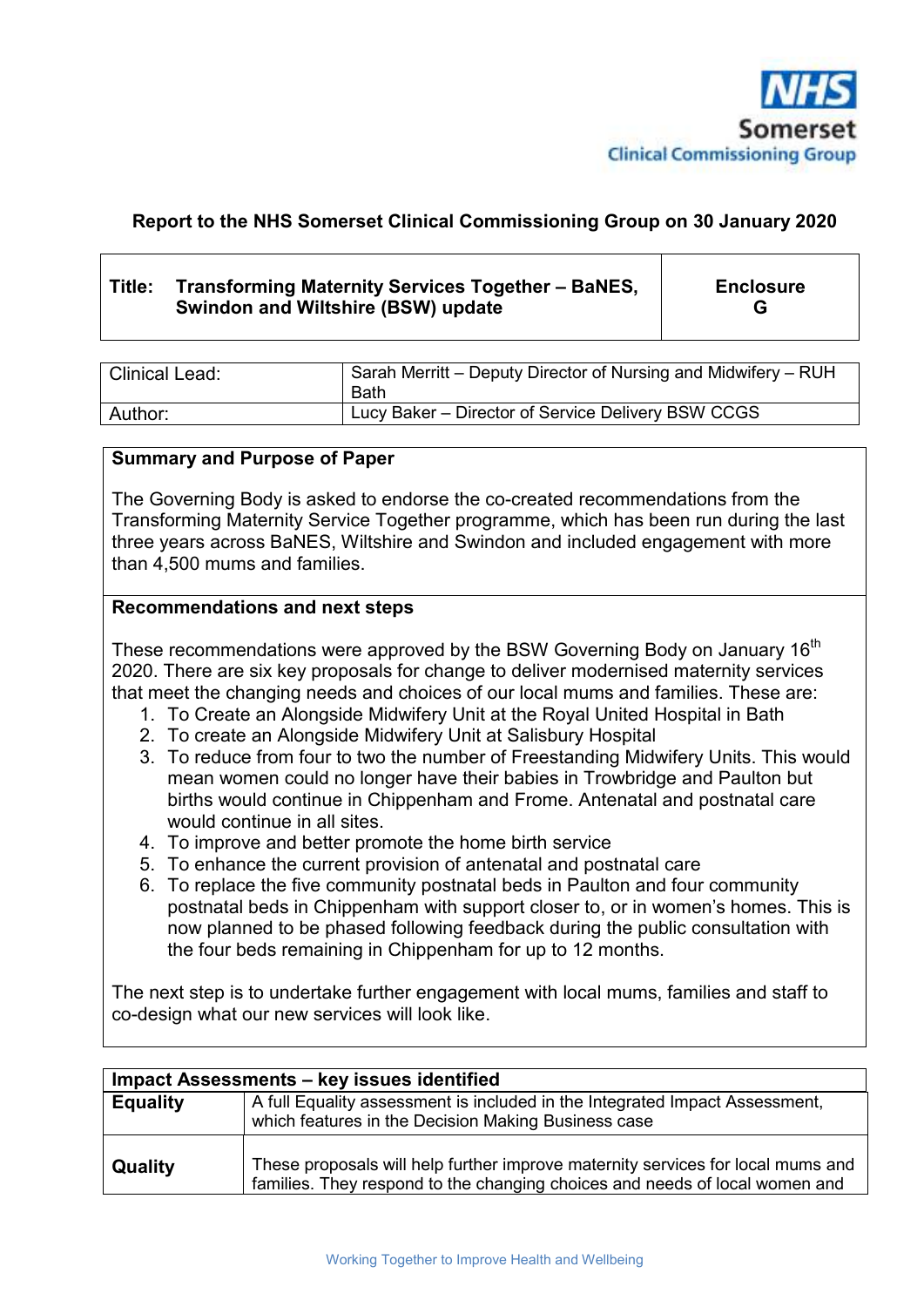|                                   | help support the delivery of the national Better Birth recommendations. Our new<br>proposed community hubs will offer fully integrated care including maternity,<br>early years, perinatal and infant mental health and infant feeding support close<br>to home.                                                      |
|-----------------------------------|-----------------------------------------------------------------------------------------------------------------------------------------------------------------------------------------------------------------------------------------------------------------------------------------------------------------------|
| <b>Privacy</b>                    | None                                                                                                                                                                                                                                                                                                                  |
| <b>Engagement</b>                 | More than 4,500 mums, families and staff were involved in the engagement and<br>formal consultation over the last three years.                                                                                                                                                                                        |
| Financial /<br><b>Resource</b>    | There is a capital requirement to create the AMU at the RUH in Bath. This will<br>be supported by a national capital bid and a local fundraising campaign.                                                                                                                                                            |
| Governance<br>or Legal            | A full legal review has been undertaken and the programme has followed and<br>passed both the NHSE seven step process for service reconfiguration and the<br>South West Clinical Senate tests.                                                                                                                        |
| <b>Risk</b><br><b>Description</b> | There is a risk that capital funding may not be available or delayed. The low<br>levels of birth activity in Trowbridge and Paulton (10 births across both sites in<br>December 2019) mean than the activity can be absorbed into either the two<br>remaining FMUs, the home birth service or the acute unit at Bath. |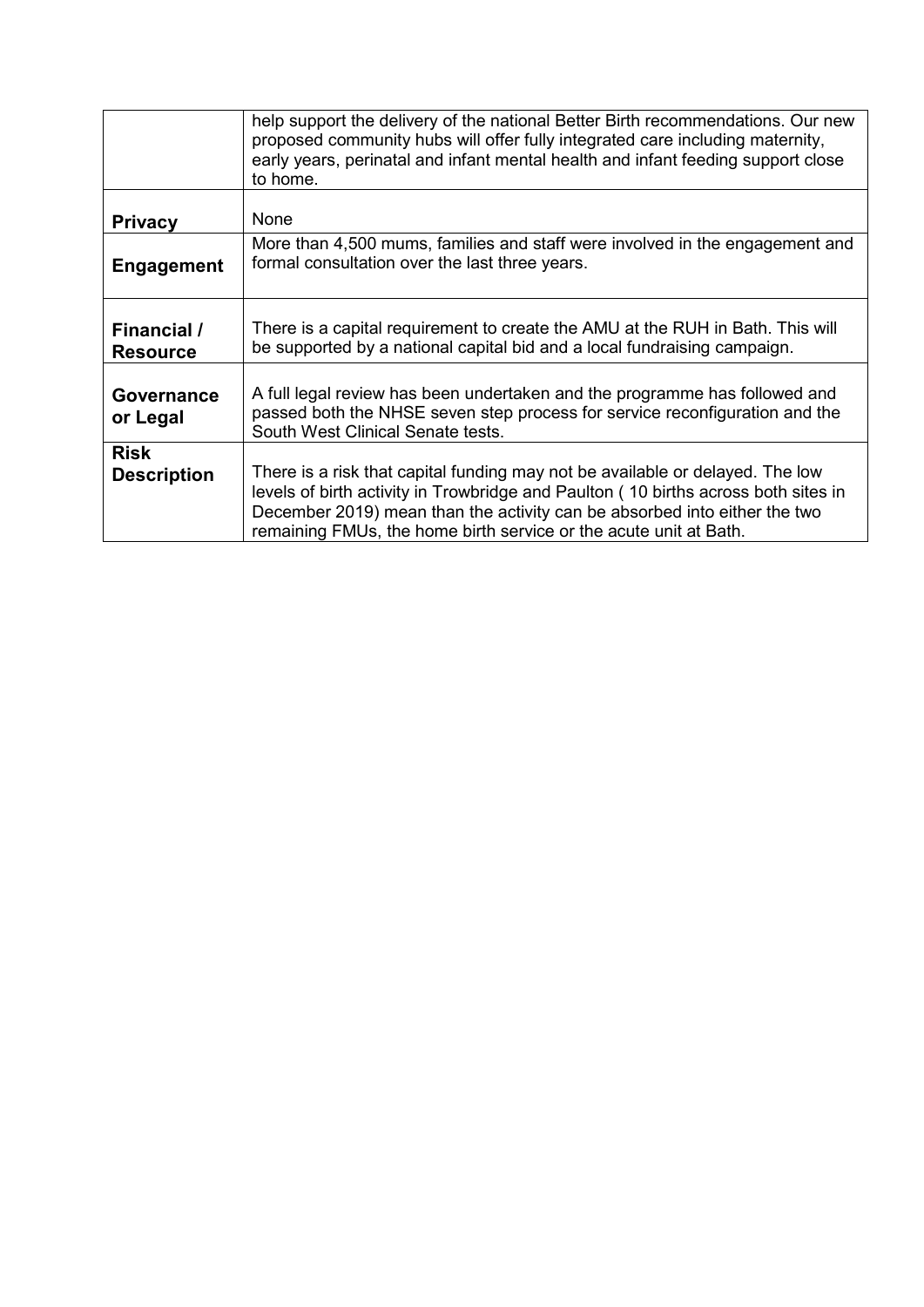

# **Our recommendations for change**



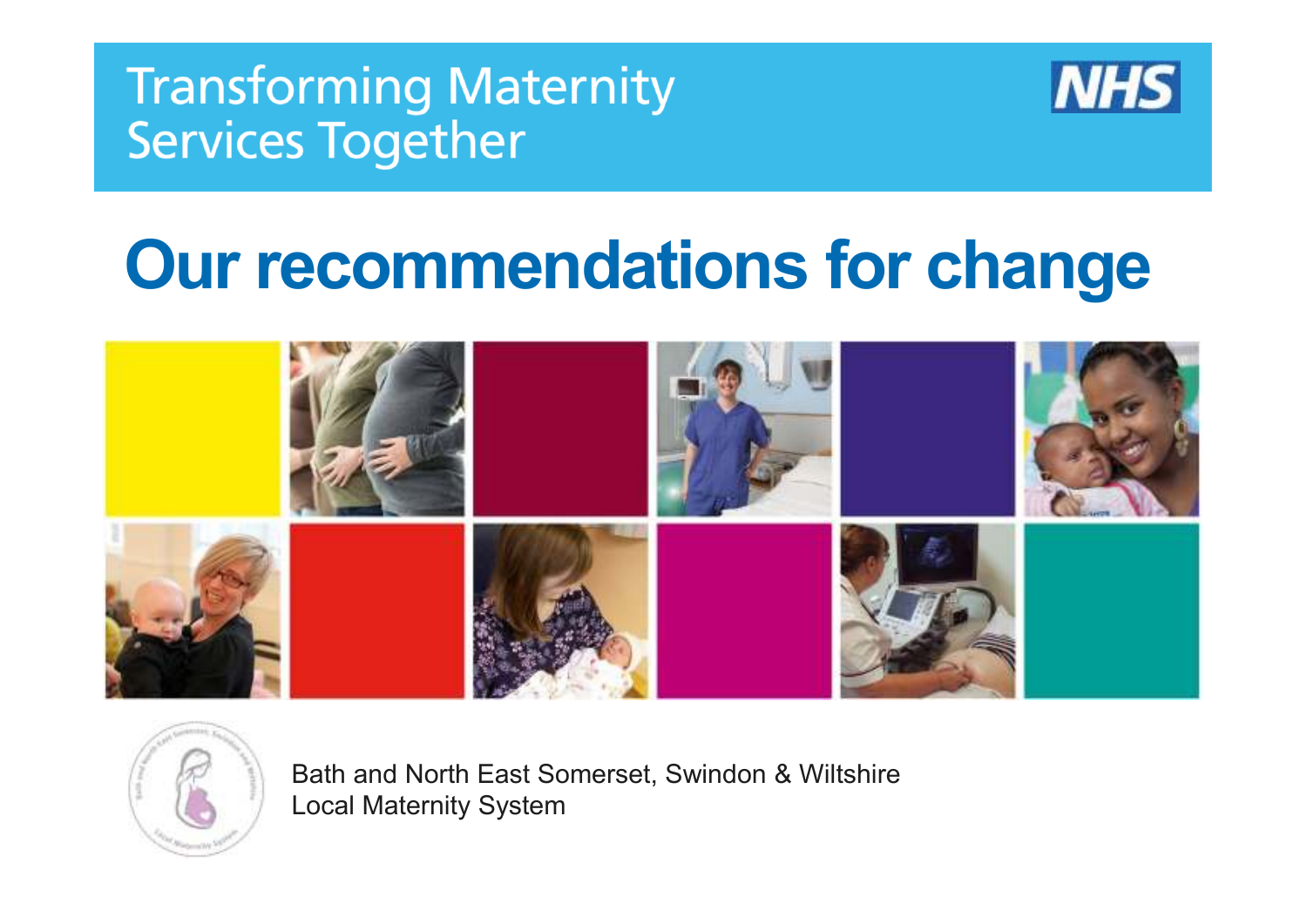

## **Future Vision**

Our LMS vision is for all women to have a safe and positive birth and maternity experience and to be prepared to approach parenting with confidence. Our future offer to our women and families will include:

- Continuity of carer for the majority by 2021
- . Improved personalised care and choice with parity of access
- Creation of Clinical Maternity Hubs to provide antenatal and postnatal care closer to home
- Delivery of seamless pathways across organisational and geographical boundaries





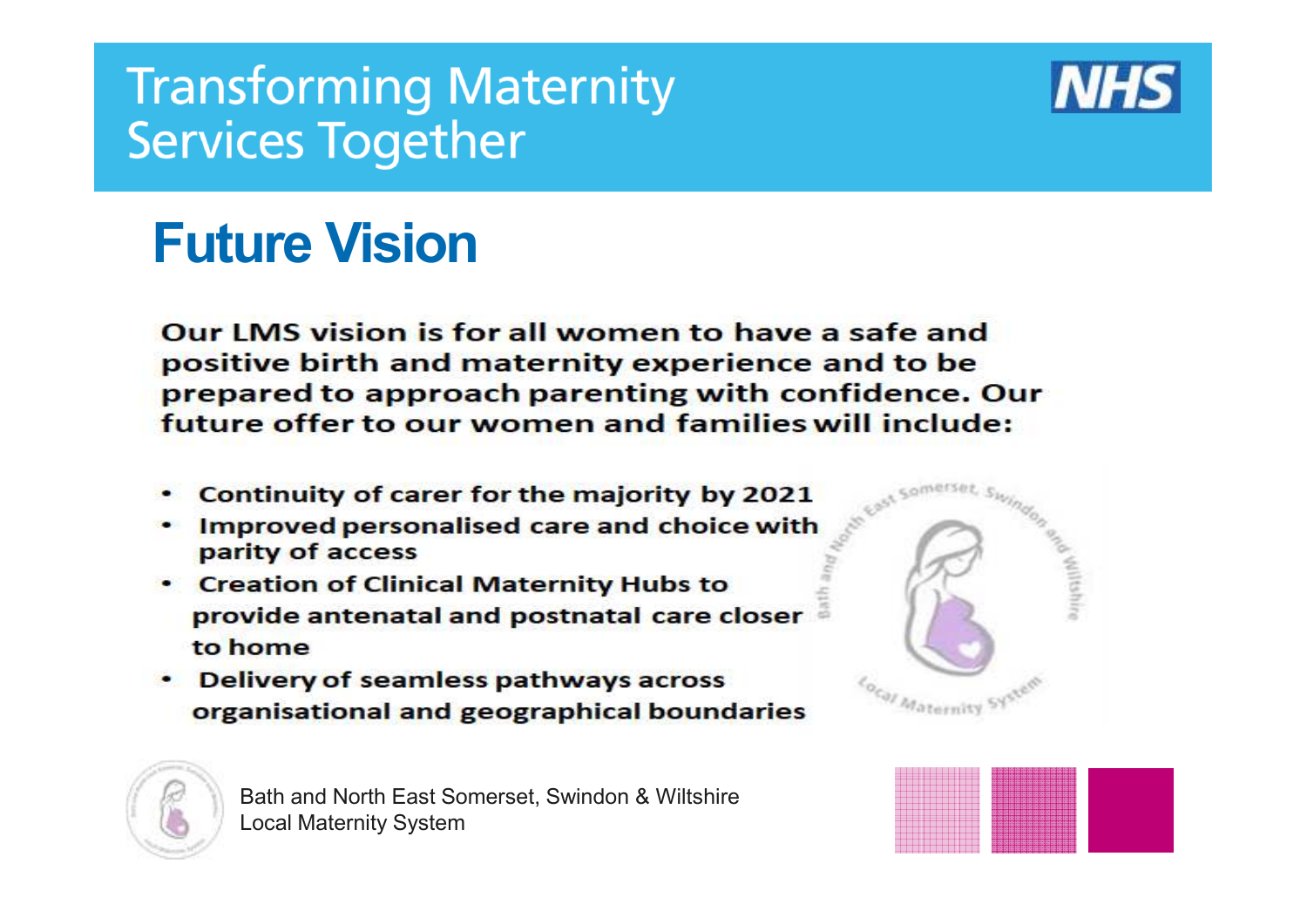

# **Our journey so far**

- • We began talking to women about their maternity experiences in 2017
- We have now worked with over 4,000 •women and families, plus our staff and partner organisations
- • Their feedback, together with national guidance such as 'Better Births', has led to these recommendations for future maternity services across the BSW region
- Partner organisations include Great •Western Hospital Trust, Salisbury District Hospital, Royal United Hospital Bath, and B&NES, Swindon and Wiltshire CCGs



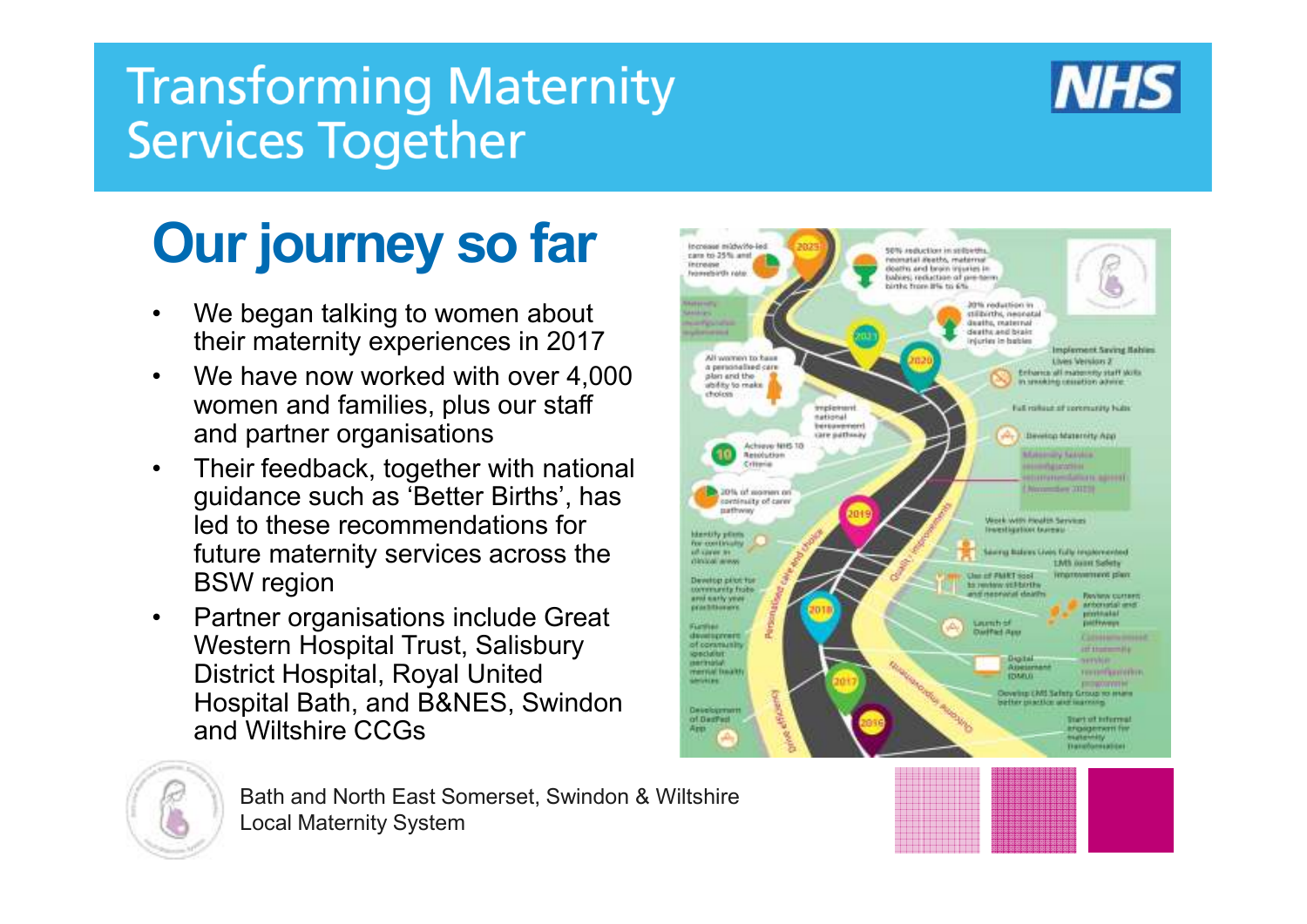## **Assurance process**

- NHSE 7 stages of assurance & 5 Key  $\bullet$ Tests for consultation
- Clinical Senate Review •
- • Independent Travel Impact Analysis by NHS South Central & West CSU
- $\bullet$  Independent analysis of public consultation responses by Bath Centre for Healthcare Innovation and Improvement (CHI<sup>2</sup>) School of Management, University of Bath
- Independent Expert Panel Review  $\bullet$





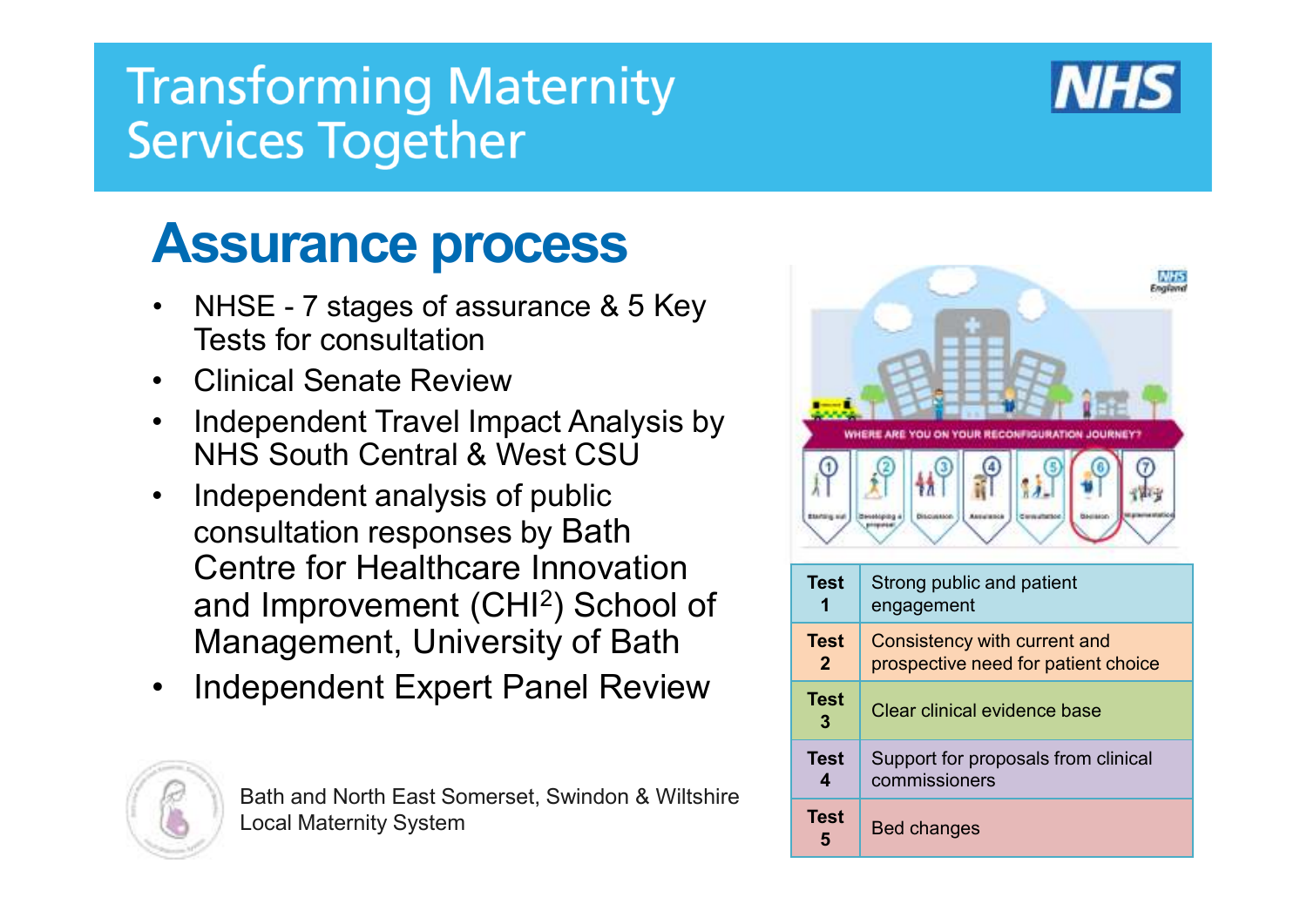

## **Case for change**

| 85%   | Obstetric Unit (of these 65% were high-risk<br>women and 20% were low-risk women) |
|-------|-----------------------------------------------------------------------------------|
| $6\%$ | Freestanding Midwifery Units<br>(Royal United Hospital)                           |
| $7\%$ | Alongside Midwifery Unit<br>(Great Western Hospital)                              |
|       | Home births                                                                       |

- • 11,200 births in B&NES, Swindon and **Wiltshire**
- Increasing pressure on services in our •obstetric units at Royal United Hospital and Salisbury District Hospital
- • Less women choosing our Freestanding Midwife Lead Units
- Lack of parity across the Local Maternity •System

#### **Complexity in obstetric care:**

- •Increase in complexity
- •Impact of safety improvements
- •Patient choice and expectation
- AMU provide opportunities for more •women to access midwife led care
- •Enables obstetric focus
- •Decrease in transfer times

#### **Benefits of midwifery led birth:**

- •Safe for mothers and babies
- • Significantly fewer interventions No difference in caesarean birth rates between AMU and FMU
- Clinical evidence shows that a low risk •woman birthing in an obstetric unit has a higher probability of an assisted birth

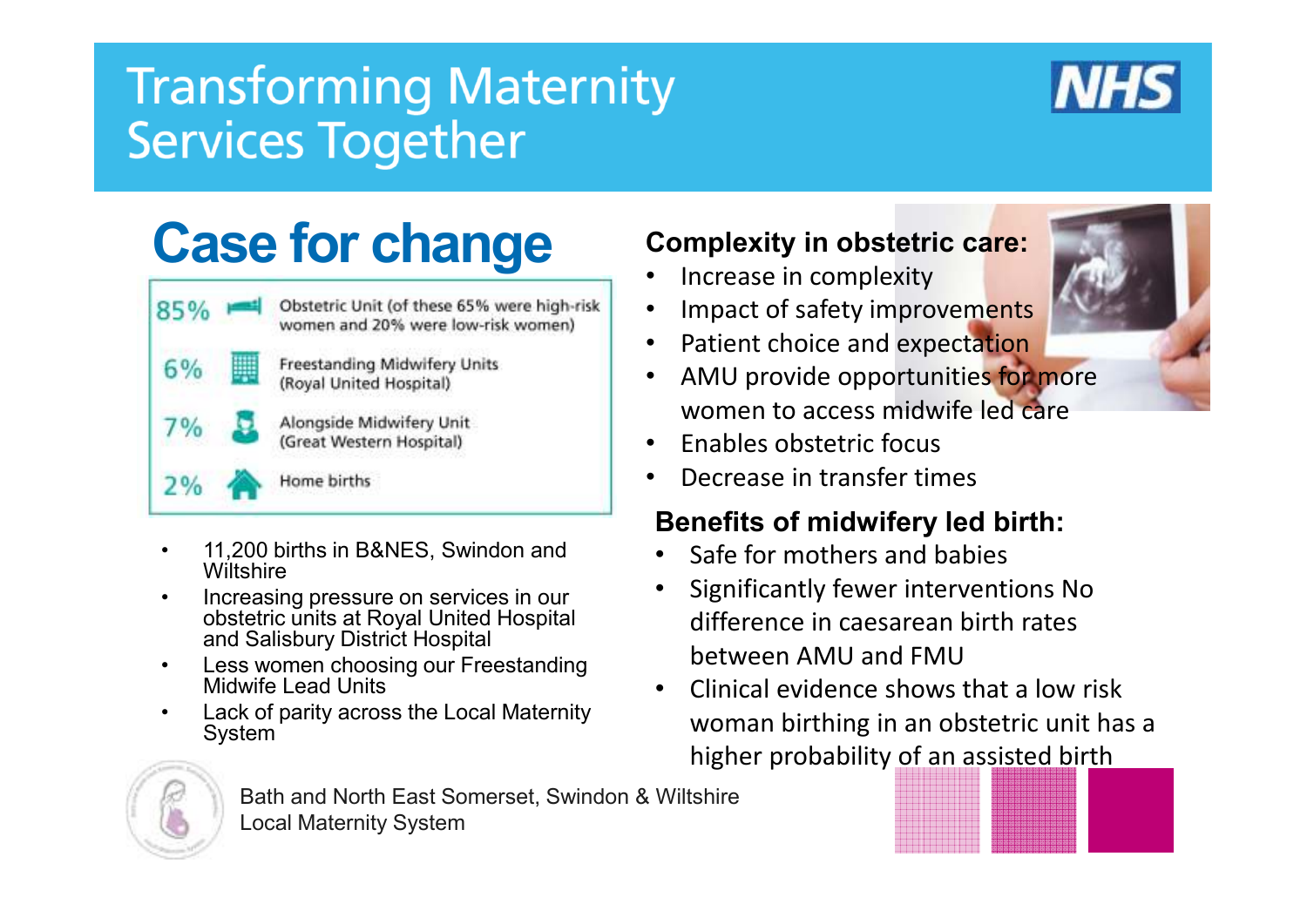

## **Staff experience and satisfaction**

- • Low number of births in FMUs impacting on maintenance of clinical skills and confidence
- • Reduced need for short notice redeployment of staff - Improved staff satisfaction
- Flexible workforce will help to support •improvements in continuity of carer models
- $\bullet$ Right staff, right place, right time
- •Improved utilisations of staff resource
- • Opportunity for enhanced multi-disciplinary working

*Evidence: Informal engagement, Staff Survey 2017, 2018, RCM Continuity of Carer 2017, Carter Review 2016*



Bath and North East Somerset, Swindon & WiltshireLocal Maternity System



#### **HAVE YOUR SAY! NHS Staff Survey 2019**

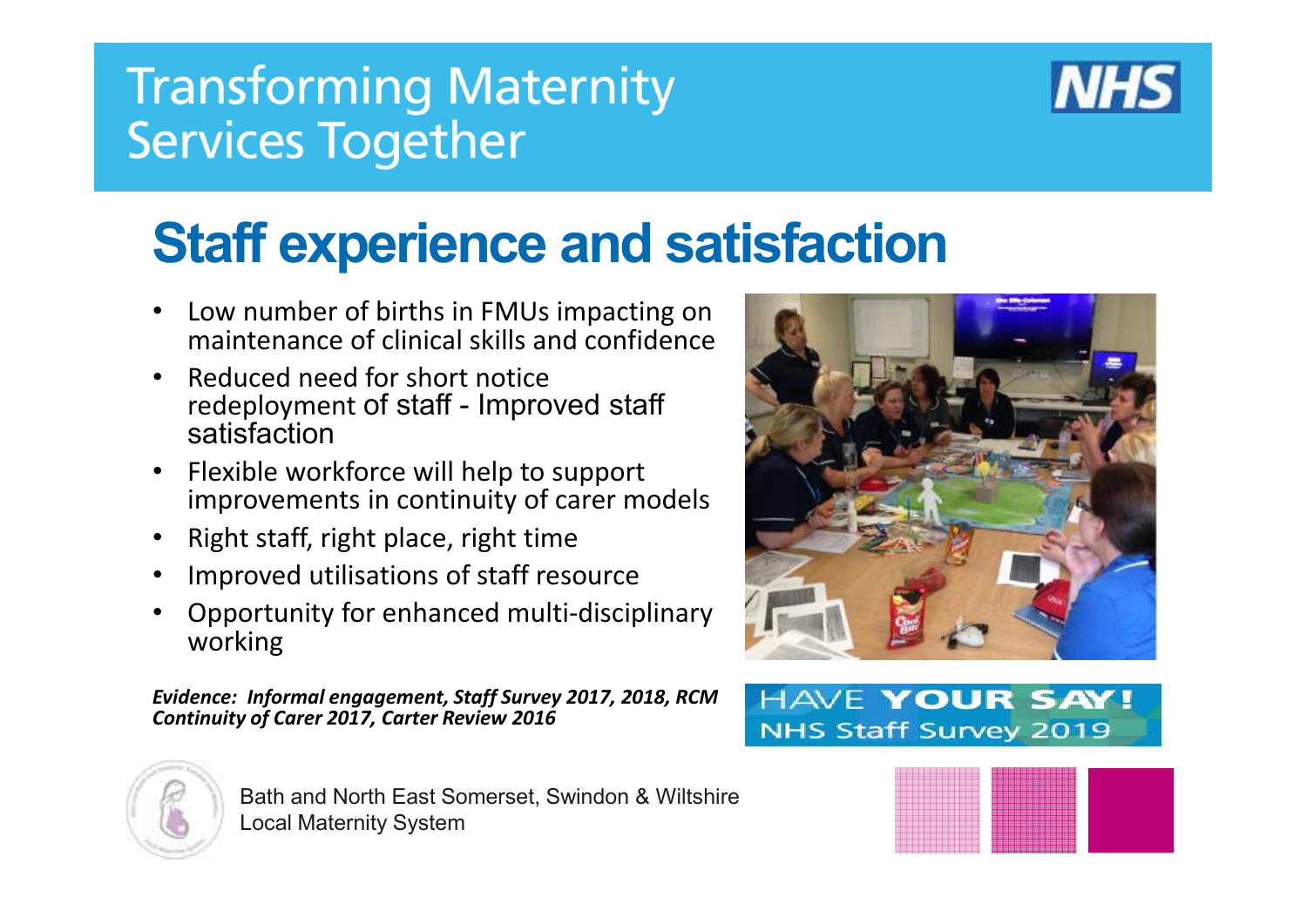**Dur consultation in numbers**<br> **Public feedback on our Transforming Maternity Services Together Consultation Proposal** 



We reached over 78,000 Facebook accounts with our social media campaign





Bath and North East Somerset, Swindon & W Local Maternity System

75% declared they

were female

**NHS**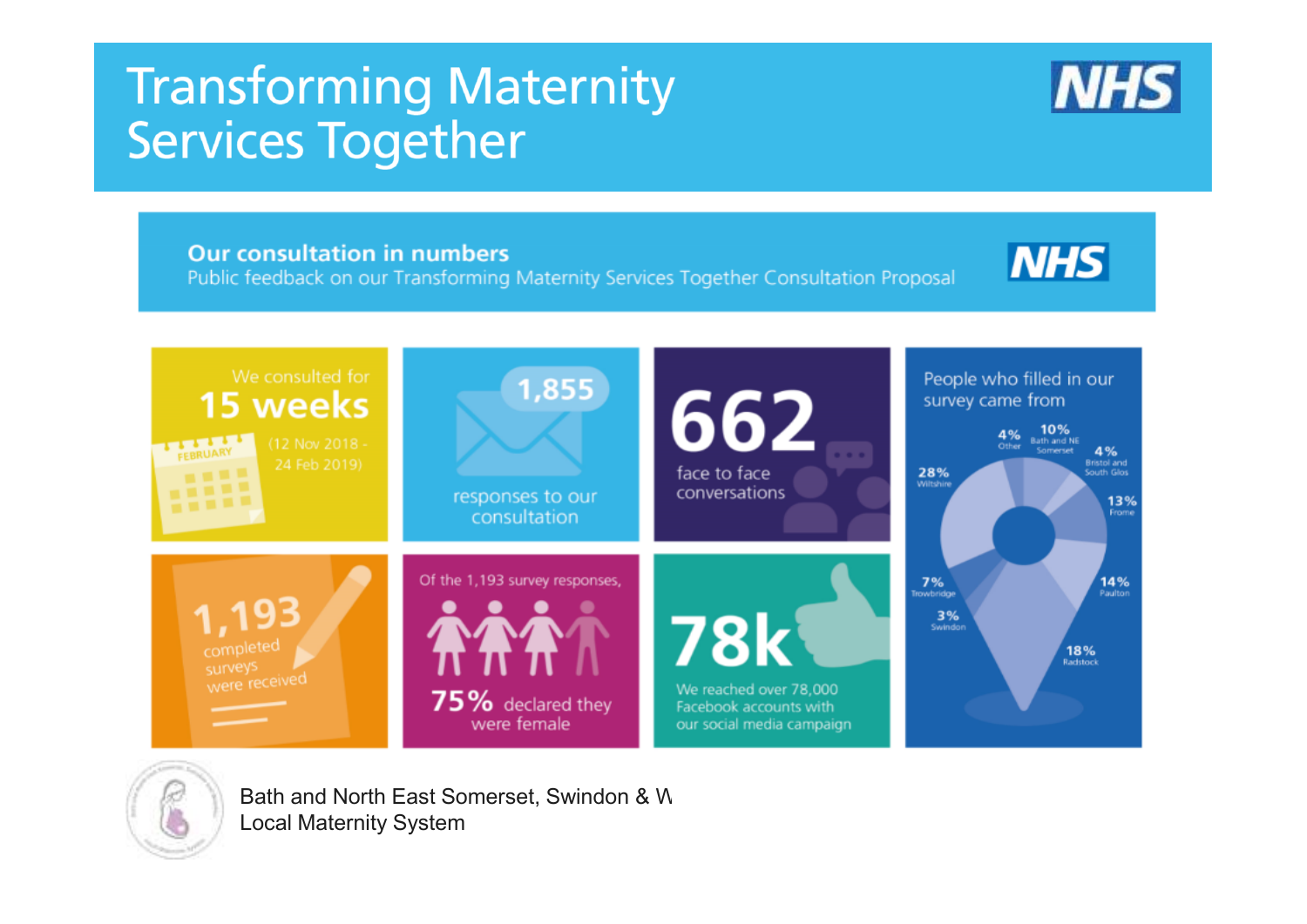

# **Public Consultation - independent analysis**

- • 66% strongly agreed/agreed with creation of AMU
- 70% strongly disagreed/ disagreed •with closure of postnatal beds
- • 59% strongly disagreed/ disagreed with reduction in FMU. 40% Strongly agreed or agreed



| Question                                                                                                                                              | % Strongly<br>agree (n) | % Agree<br>(n)   | % Neither<br>agree or<br>disagree (n) | 66<br>Disagree<br>(n) | % Strongly<br>disagree<br>(n) | % Missing<br>(m) |
|-------------------------------------------------------------------------------------------------------------------------------------------------------|-------------------------|------------------|---------------------------------------|-----------------------|-------------------------------|------------------|
| (3a) Providing 2 rather than 4<br><b>Freestanding Midwifery Units</b><br>(FMUs) - use resources efficiently                                           | 13%<br>$(n=152)$        | 18%<br>$(n=213)$ | 11%<br>$(n=129)$                      | 21%<br>$(n=253)$      | 25%<br>$(n=294)$              | 13%<br>$(n=152)$ |
| (3b) Creating Alongside Midwifery<br>Units (AMUs) - provide more<br>options and reduce pressure                                                       | 26%<br>$(n=314)$        | 25%<br>$(n=294)$ | 11%<br>$(n=128)$                      | 10%<br>$(n=123)$      | 15%<br>$(n=179)$              | 13%<br>$(n=155)$ |
| (3c) Enhancing provision of                                                                                                                           | 19%                     | 30%              | 16%                                   | 10%                   | 11%                           | 14%              |
| antenatal and postnatal care                                                                                                                          | $(n=225)$               | $(n=363)$        | $(n=196)$                             | $(n=114)$             | $(n=132)$                     | $(n=163)$        |
| (3d) Improving option of midwife-                                                                                                                     | 17%                     | 26%              | 21%                                   | 12%                   | 10%                           | 14%              |
| led home birth                                                                                                                                        | $(n=204)$               | $(n=314)$        | $(n=251)$                             | $(n=141)$             | $(n=117)$                     | $(n=166)$        |
| (3e) Replacing 9 postnatal beds-                                                                                                                      | 9%                      | 12%              | 14%                                   | 20%                   | 31%                           | 13%              |
| resources used more efficiently                                                                                                                       | $(n=112)$               | $(n=144)$        | $(n=166)$                             | $(n=243)$             | $(n=368)$                     | $(n=160)$        |
| (3f) Fair way to ensure better birth                                                                                                                  | 10%                     | 13%              | 13% (n=157)                           | 21%                   | 30%                           | 13%              |
| experience                                                                                                                                            | $(n=125)$               | $(n=155)$        |                                       | $(n=245)$             | $(n=353)$                     | $(n=158)$        |
| 50-60% aggregate score for Strongly agree and Agree<br>50-60% for Strongly disagree and Disagree<br>No colour: no combined response received over 50% |                         |                  |                                       |                       |                               |                  |

- • Perceived advantages – recognised need for change, supported enhancement of birth & postnatal care inc. breastfeeding
- services, limiting choice• Perceived disadvantages – geographical barriers to accessing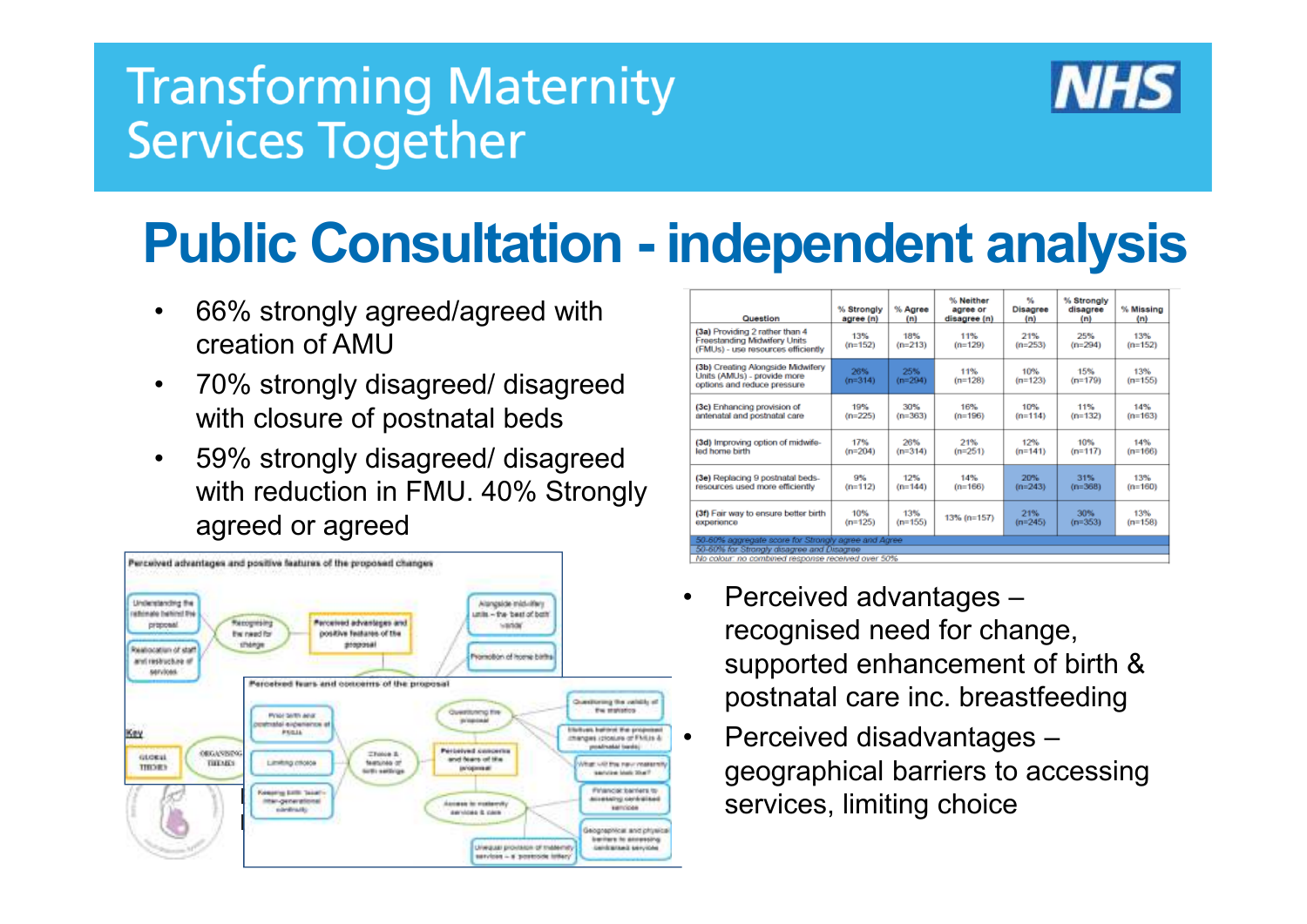

# **Consultation feedback themes**

- $\bullet$  Improved infant feeding support. Particular focus on night time breast feeding support. More early identification of infant feeding issues and support
- Better screening and continuity of care for mental health both in pregnancy and postnatally
- People and staff to continue to be involved in co-design of community hubs<br>seed AMUs including negling assistence DUU and AMUs including parking provision at RUH
- More antenatal education for mums and families around choice of place of hinth •birth
- Development of clear information for mums and families •
- • Development of continuity of carer models that are co-created with mums and families
- •Engagement work to understand potential location of community hubs



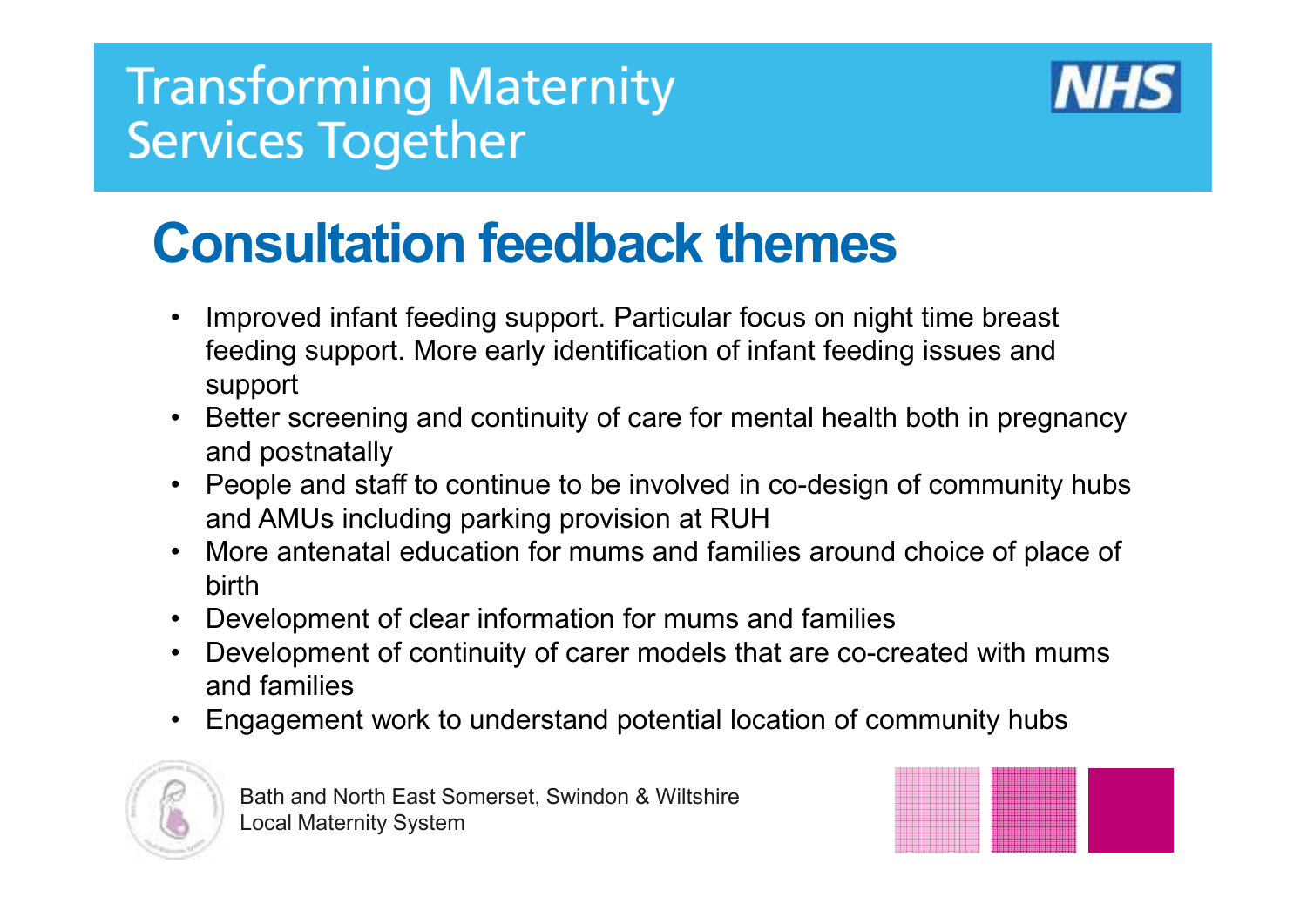

# **Decision Making Process**

Steps taken

- Review of independent analysis<br>from public consultation •from public consultation
- Assessment against original case •for change
- Recommendation for change<br>agreed by Acute Maternity •agreed by Acute Maternity Steering Group
- Independent Expert Panel added  $\bullet$ as additional assurance step

#### **The Independent Expert Panel supported all Recommendations**

Changes proposed

- Closure of post-natal beds will<br>need to align with enhanced •need to align with enhanced model of post-natal support for women
- Panel recommended spatial<br>analysis manning exercise to •analysis mapping exercise to identify bed locations for community hubs.

**As a result of feedback, recommendation that closure of post-natal beds is phased** 



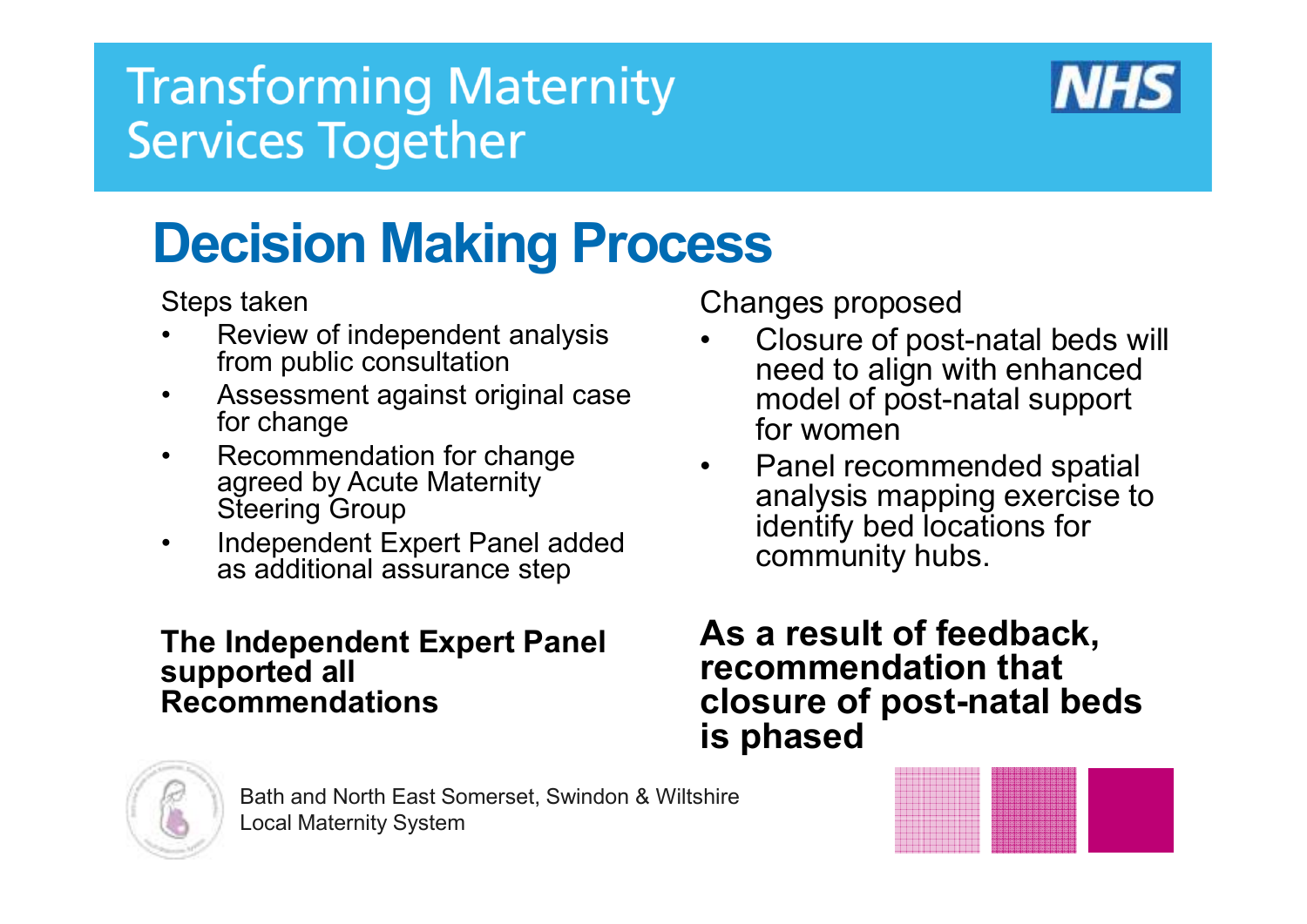

## **Recommendations for change**

**Create an Alongside Midwifery Unit at the Royal United Hospital** 

**Create an Alongside Midwifery Unit at Salisbury District Hospital** 

**Continue to support births in two, rather than four, of the Freestanding Midwifery Units.**

**Improve and better promote the Home Birth service** 

**Enhance current provision of antenatal and post-natal care** 

**Replace the five community post-natal beds in Paulton FMU and the four community post-natal beds in Chippenham FMU with support closer to, or in women's homes.** 



#### **NB. Births would cease at Paulton and Trowbridge**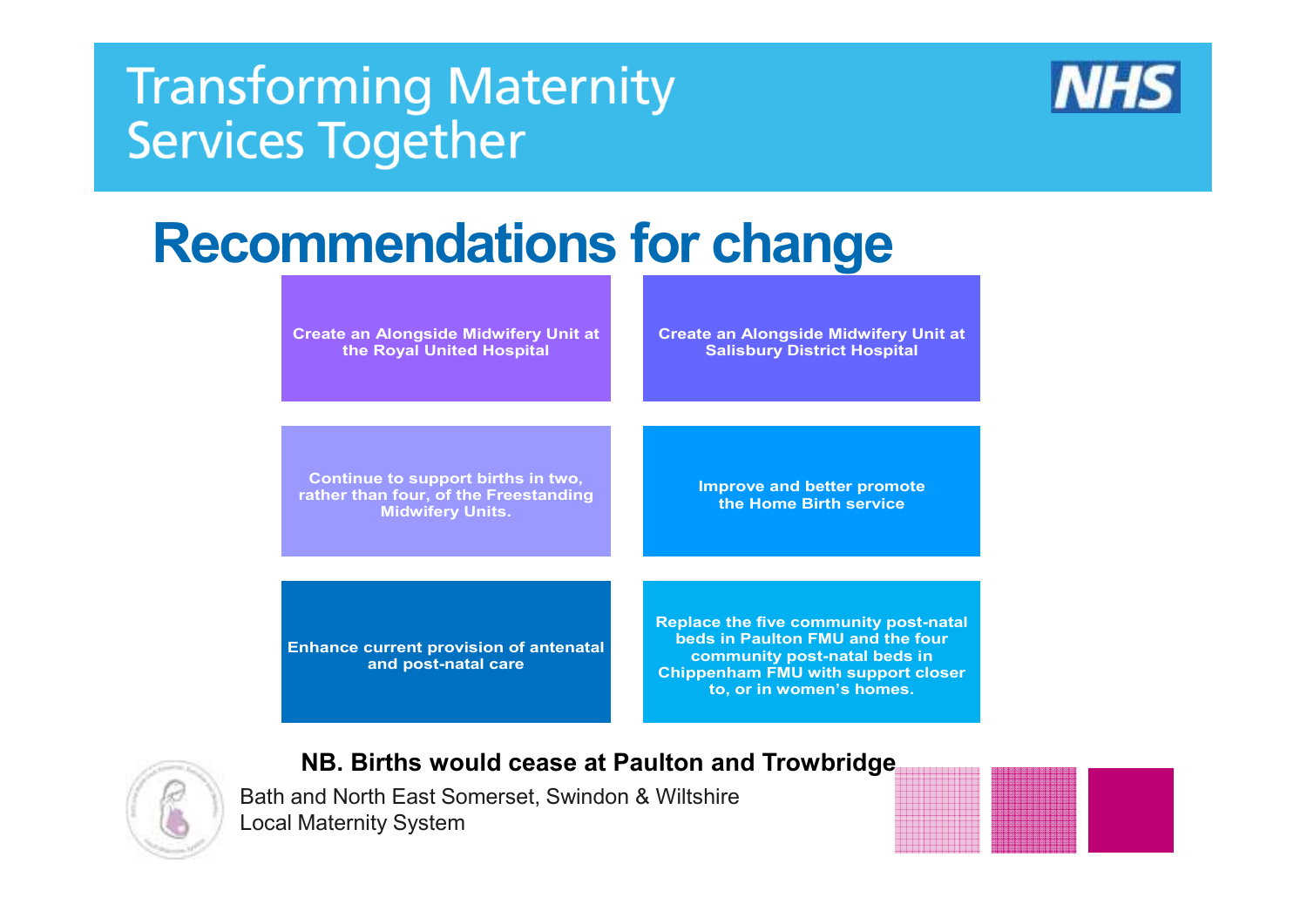

## **Risks and mitigations**

| <b>Key Risks</b>                                                             | <b>Mitigation</b>                                                                                                                                                                                                                                             |
|------------------------------------------------------------------------------|---------------------------------------------------------------------------------------------------------------------------------------------------------------------------------------------------------------------------------------------------------------|
| Capital funding for RUH AMU                                                  | • STP priority for securing national capital funding<br>RUH Charity campaign to support funding requirements                                                                                                                                                  |
| Public opinion on recommendations for<br>change                              | • Clear assurance process and governance<br>Communication plan                                                                                                                                                                                                |
| Closure of FMUs before AMUs come on<br>stream                                | • Average of 20 births per month across both Paulton and<br>Trowbridge<br>Robust capacity and demand modelling<br>Full transition plan included in DMBC                                                                                                       |
| Staff morale and impact on recruitment and<br>retention                      | • Clear staff communication plan<br>Recommendations create benefits in terms of staff competencies,<br>reduction in staff moves, removes uncertainty of service change                                                                                        |
| Postnatal support provision following closure<br>of community postnatal beds | • Co-creation of new pathways to commence at pace post decision<br>Interim pathways to be clarified as part of post decision<br>engagement work<br>Community Hub pilot go live Dec 1 <sup>st</sup> 2019 (Salisbury city)<br><b>Continuity of Carer pilots</b> |

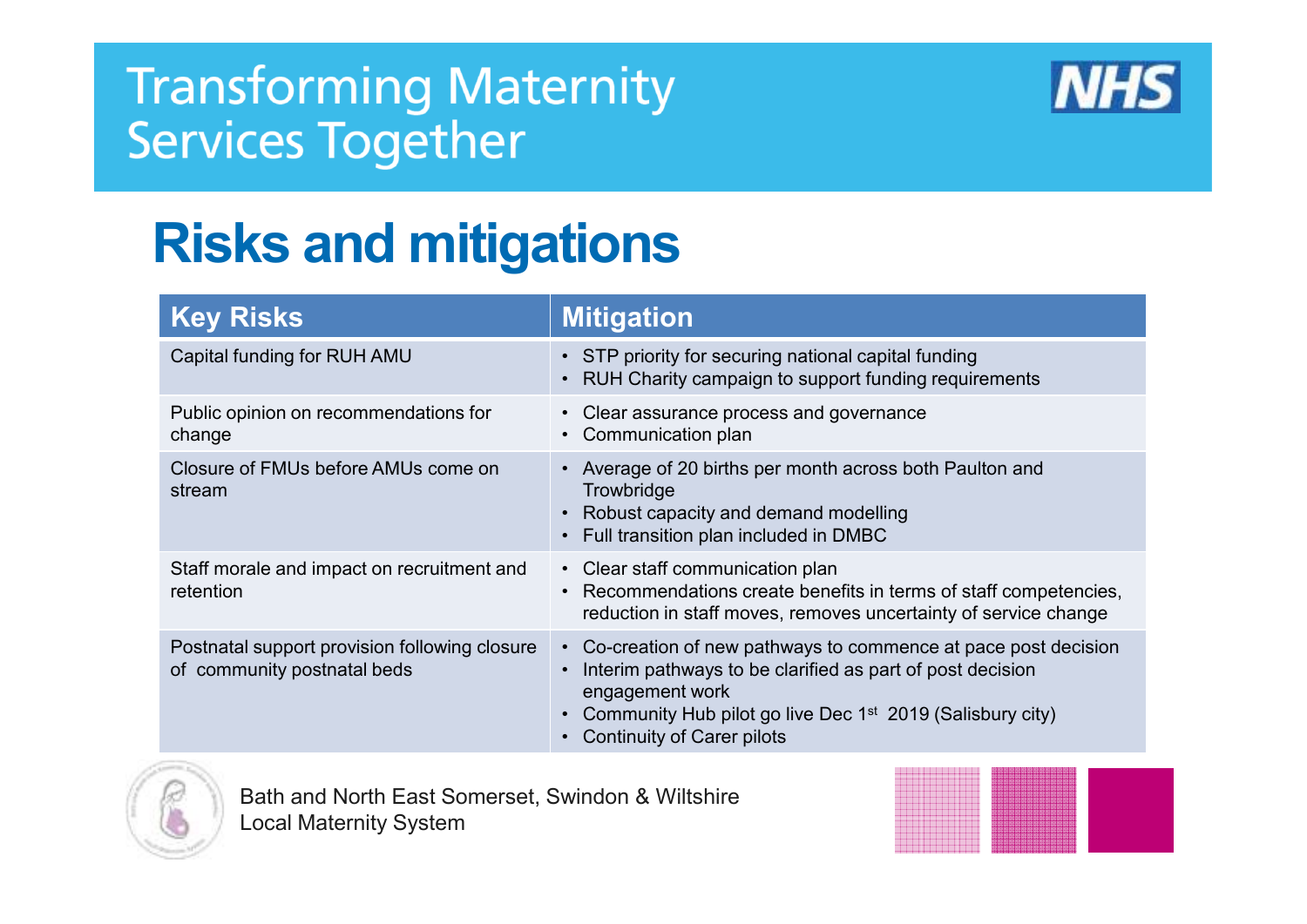

## **Postnatal Care**

- All FMUs to retain ante-natal and postnatal care provision
- Clarity re offer of 24/7 support for •mums following removal of post natal beds
- Co-creation of new integrated community hubs – pilot site go live in Salisbury Dec 2019
- Priority co-design for Paulton footprint<br>Continuity of cares wilst cares as a cod – Continuity of carer pilot commenced in Paulton Dec 2019. New hub to be piloted from April 2020.





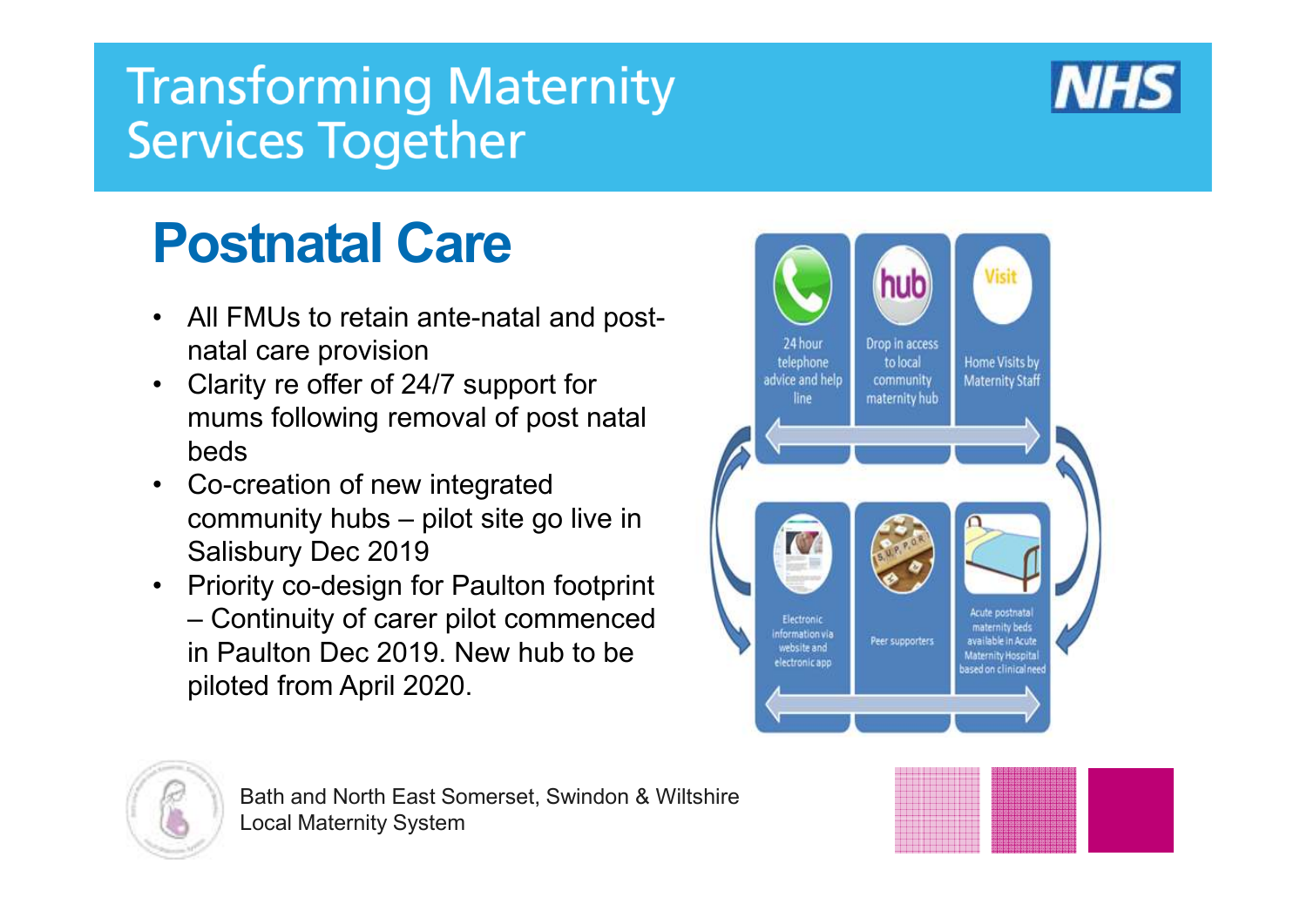

## **High level implementation plan**

|                |                                                                     | <b>Proposed date</b> |
|----------------|---------------------------------------------------------------------|----------------------|
| <b>Step</b>    | <b>Description</b>                                                  |                      |
|                | Sign off and communication                                          | Nov-Dec-19           |
|                | Move to two FMUs supporting Births                                  | Mar-20               |
| $\overline{2}$ | Reduce from nine to four community postnatal beds                   | <b>Mar-20</b>        |
| 3              | Staff resource released / estates costs reduced                     | <b>Mar-20</b>        |
| 4              | Improve birth environment in the two FMUs supporting births         | 2020/21              |
| 5              | Improve home birth & FMUs and enhance antenatal and post-natal care | 2020/21              |
| 6              | Replace four community post-natal beds with care closer to home     | <b>Mar-21</b>        |
| $\overline{7}$ | Secure capital funding for Alongside Midwifery Units                |                      |
| 8a             | Create AMU in Salisbury                                             | Sep-21               |
| 8b             | Create AMU in Bath                                                  | 2022/23              |
| 9              | Staffing model to be changed to reflect new services                | 2022/23              |



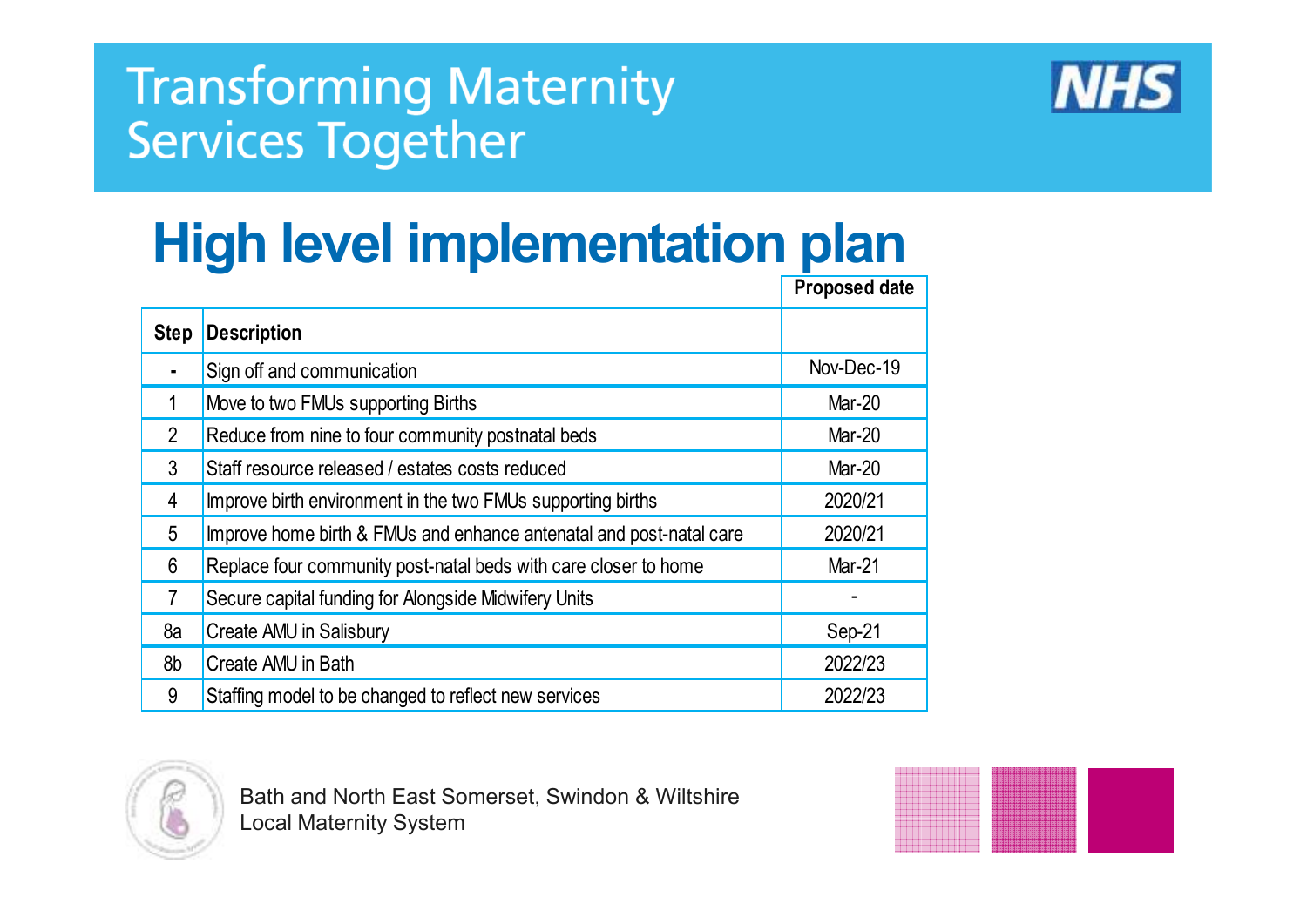

## **Sign off process & Governance**

| <b>Organisation</b>                          | <b>Date</b>                           |
|----------------------------------------------|---------------------------------------|
| <b>NHSE Assurance</b><br><b>Review</b>       | 9 <sup>th</sup> October 2019          |
| <b>SFT Board</b>                             | 3 <sup>rd</sup> October 2019          |
| <b>GWH Board</b>                             | Delayed to Jan 9th<br>2019 (purdah)   |
| <b>Somerset Governing</b><br>Body            | $30th$ Jan 2020                       |
| <b>BSW Rapid HOSC</b>                        | 21 <sup>st</sup> October 2019         |
| <b>RUH BoD</b>                               | 30 <sup>th</sup> October 2019         |
| <b>BSW Governing</b><br><b>Body (public)</b> | Delayed to Jan 16th<br>2020 ( purdah) |

 The LMS Programme reports into the BSW Strategic Commissioning Board and STP Executive as part of broader assurance and oversight

Project groups will include staff, women & families and other key stakeholders.